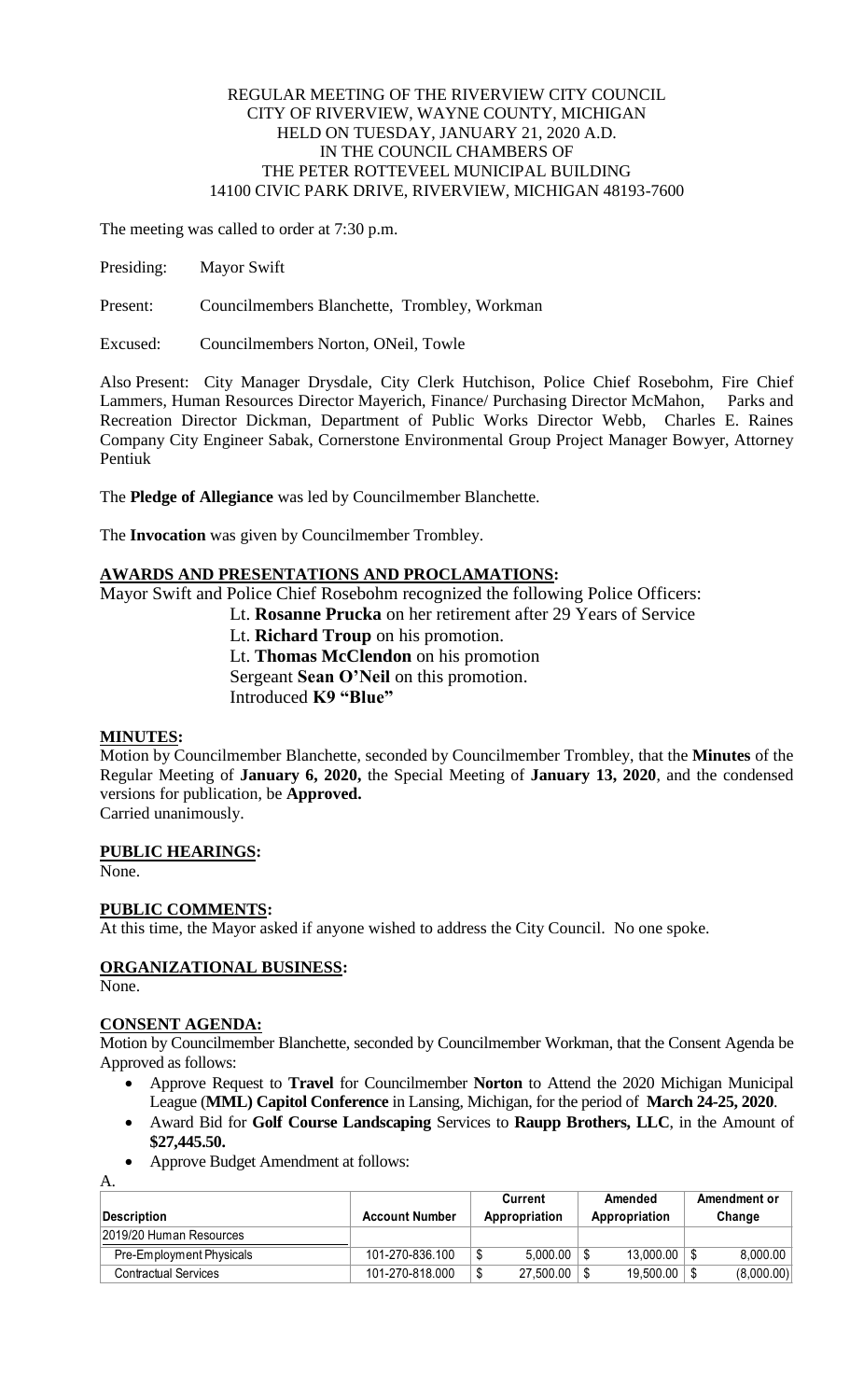JUSTIFICATION: To increase the Pre-Employment Physicals line item and decrease the Contractual Services line item by the same amount. This amendment is necessary due to Henry Ford Health Systems closing their Occupational Health Clinic and all work related medical needs having to be done through Concentra. Carried unanimously.

### **RESOLUTIONS:**

Motion by Councilmember Trombley, seconded by Councilmember Workman, that the resolution in Support of the **Annual Riverview Hall** of **Fame** Awards Ceremony as sponsored by the Riverview Hall of Fame and Scholarship Foundation, be Adopted.

### RESOLUTION NO. 20-03

RESOLUTION IN SUPPORT OF THE ANNUAL HALL OF FAME AWARDS CEREMONY AS SPONSORED BY THE RIVERVIEW HALL OF FAME AND SCHOLARSHIP FOUNDATION

- WHEREAS, the Riverview Hall of Fame and Scholarship Foundation has distinguished itself in past years through the promotion of community pride and recognition by honoring deserving individuals who have made a lasting contribution to the Riverview community;
- WHEREAS, the Riverview Hall of Fame and Scholarship Foundation has announced plans for the annual "HALL OF FAME" awards ceremony and banquet to be held at Arnaldo's on Friday, March 20, 2020; and
- WHEREAS, the Riverview City Council desires to expressly support the mission, purposes, and goals of the Riverview Hall of Fame and Scholarship Foundation on the occasion of this event.

NOW, THEREFORE, BE IT RESOLVED BY THE CITY COUNCIL OF THE CITY OF RIVERVIEW, MICHIGAN AS FOLLOWS:

- 1. The City of Riverview formally acknowledges and commends the Riverview Hall of Fame and Scholarship Foundation in the promotion of the annual "Hall of Fame" awards ceremony and banquet to be held on March 20, 2020.
- 2. The Riverview City Council hereby appropriates the sum of \$500.00 to the Riverview Hall of Fame and Scholarship Foundation in support of scholarship grants to local students.
- BE IT FURTHER RESOLVED that the Riverview City Council extends its admiration and gratitude to the award recipients for this occasion in honor and recognition for the accomplishments and contributions these individuals bring to the Riverview community.

AYES: Mayor Swift, Councilmembers Blanchette, Trombley, Workman NAYS: None EXCUSED: Councilmembers Norton, ONeil, Towle

APPROVED this 21st day of January, 2020.

ATTEST:

Andrew M. Swift, Mayor

\_\_\_\_\_\_\_\_\_\_\_\_\_\_\_\_\_\_\_\_\_\_\_\_\_\_\_\_\_\_\_\_\_\_\_

I, Cynthia M. Hutchison, duly authorized City Clerk of the City of Riverview, do hereby certify the above is a true copy of a resolution adopted by the Riverview City Council at their regular meeting of January 21, 2020.

 $(S E A L)$ 

Cynthia M. Hutchison, City Clerk

\_\_\_\_\_\_\_\_\_\_\_\_\_\_\_\_\_\_\_\_\_\_\_\_\_\_\_\_\_\_\_\_\_\_

# **ADMINISTRATION:**

Motion by Councilmember Workman, seconded by Councilmember Trombley, that Authorization to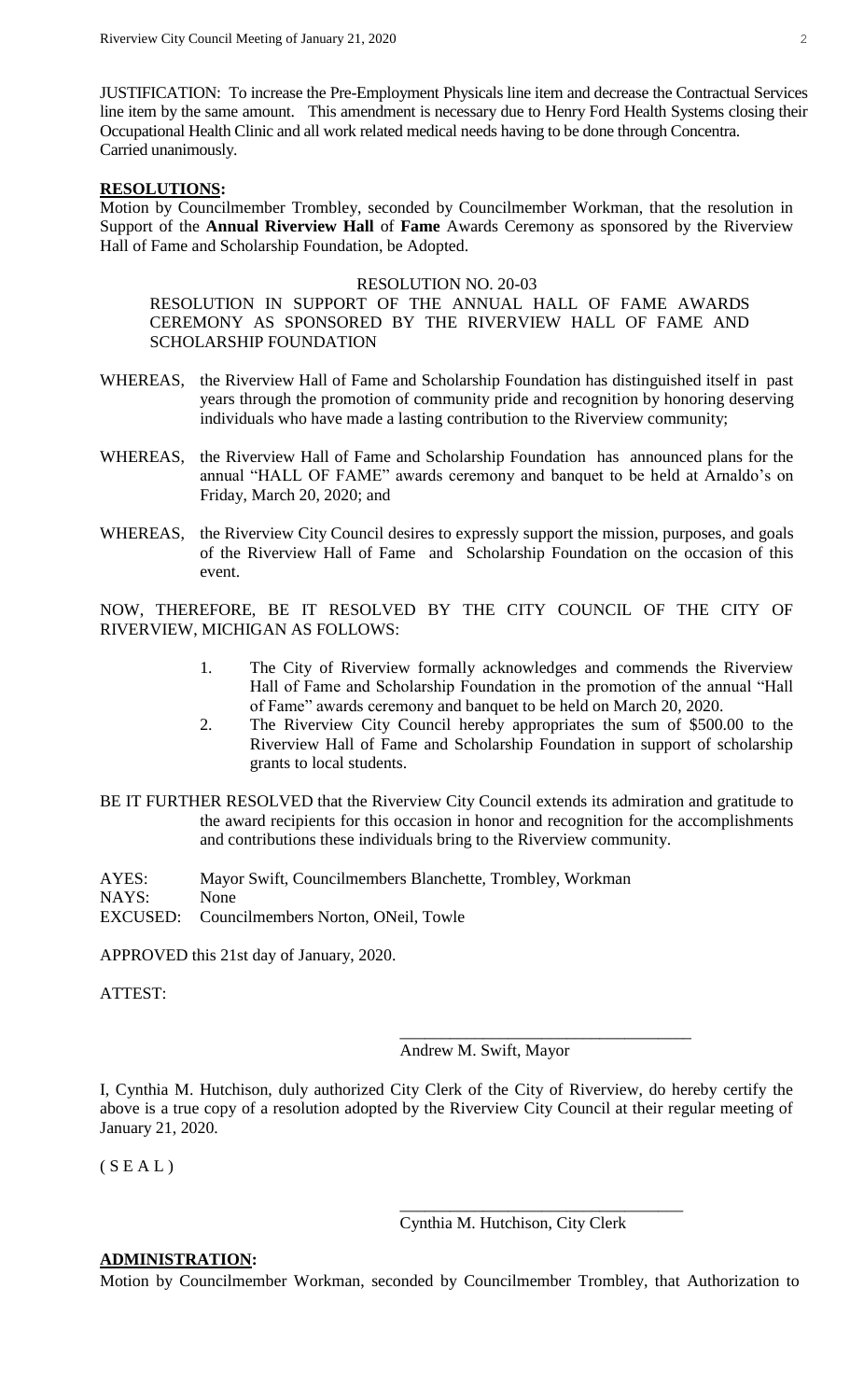Execute a **Letter** of **Intent** with **Rusmar Incorporated** for a **Demonstration Phase** of Alternative **Daily Cover Foam System** at the Landfill at an estimated cost of **\$77,000.00**, be Approved. Carried unanimously.

# **ORDINANCES:**

Motion by Councilmember Blanchette, seconded by Councilmember ONeil, that Authorization for the City Clerk to give the **Second Reading**, by title only, and the Adoption of **Proposed Ordinance No. 711** – regarding Amending Chapter 70 **Prohibiting Illicit Discharge** and **Connection** to **Sewers**, be Approved. Carried unanimously.

#### ORDINANCE NO. 711

AN ORDINANCE TO AMEND CHAPTER 70 "UTILITIES" OF THE RIVERVIEW CODE, BY THE ADDITION OF ARTICLE VI, "ILLICIT DISCHARGE AND CONNECTION TO SEWERS", TO PROHIBIT ILLICIT DISCHARGE AND CONNECTION TO SEWERS IN THE CITY OF RIVERVIEW.

### THE CITY OF RIVERVIEW ORDAINS:

SECTION 1. Amendment to Code.

That Article VI "Illicit Discharge and Connection to Sewers", be added to Chapter 70 "Utilities", to hereafter read as follows:

# CHAPTER 70 UTILITIES

# ARTICLE VI ILLICIT DISCHARGE AND CONNECTION TO SEWERS

Sec. 70-600.- Purpose and Intent.

The purpose of this ordinance is to provide for the health, safety, and general welfare of the citizens of Riverview through the regulation of non-storm water discharges to the storm drainage system to the maximum extent practicable as required by federal and state law. This ordinance establishes methods for controlling the introduction of pollutants into the municipal separate storm sewer system (MS4) in order to comply with requirements of the National Pollutant Discharge Elimination System (NPDES) permit process. The objectives of this ordinance are:

- (a) To regulate the contribution of pollutants to the MS4 by storm water discharges by any user.
- (b) To prohibit illicit connections and discharges to the MS4.
- (c) To establish legal authority to carry out all inspection, surveillance, monitoring, and enforcement procedures necessary to ensure compliance with this ordinance.

Sec. 70-601.- Definitions.

For the purposes of this ordinance, the following shall mean:

Authorized Enforcement Agency. Employees or designees of the director of the municipal agency designated to enforce this ordinance.

Best Management Practices (BMPs). Schedules of activities, prohibitions of practices, general good housekeeping practices, pollution prevention and educational practices, maintenance procedures, and other management practices to prevent or reduce the discharge of pollutants directly or indirectly to storm water, receiving waters, or storm water conveyance systems. BMPs also include treatment practices, operating procedures, and practices to control site runoff, spillage or leaks, sludge or water disposal, or drainage from raw materials storage.

Clean Water Act. The federal Water Pollution Control Act (33 U.S.C. § 1251 et seq.), and any subsequent amendments thereto.

Construction Activity. Activities subject to NPDES Construction Permits. These include construction projects resulting in land disturbance of one acre or more or are within 500 feet of a surface water of the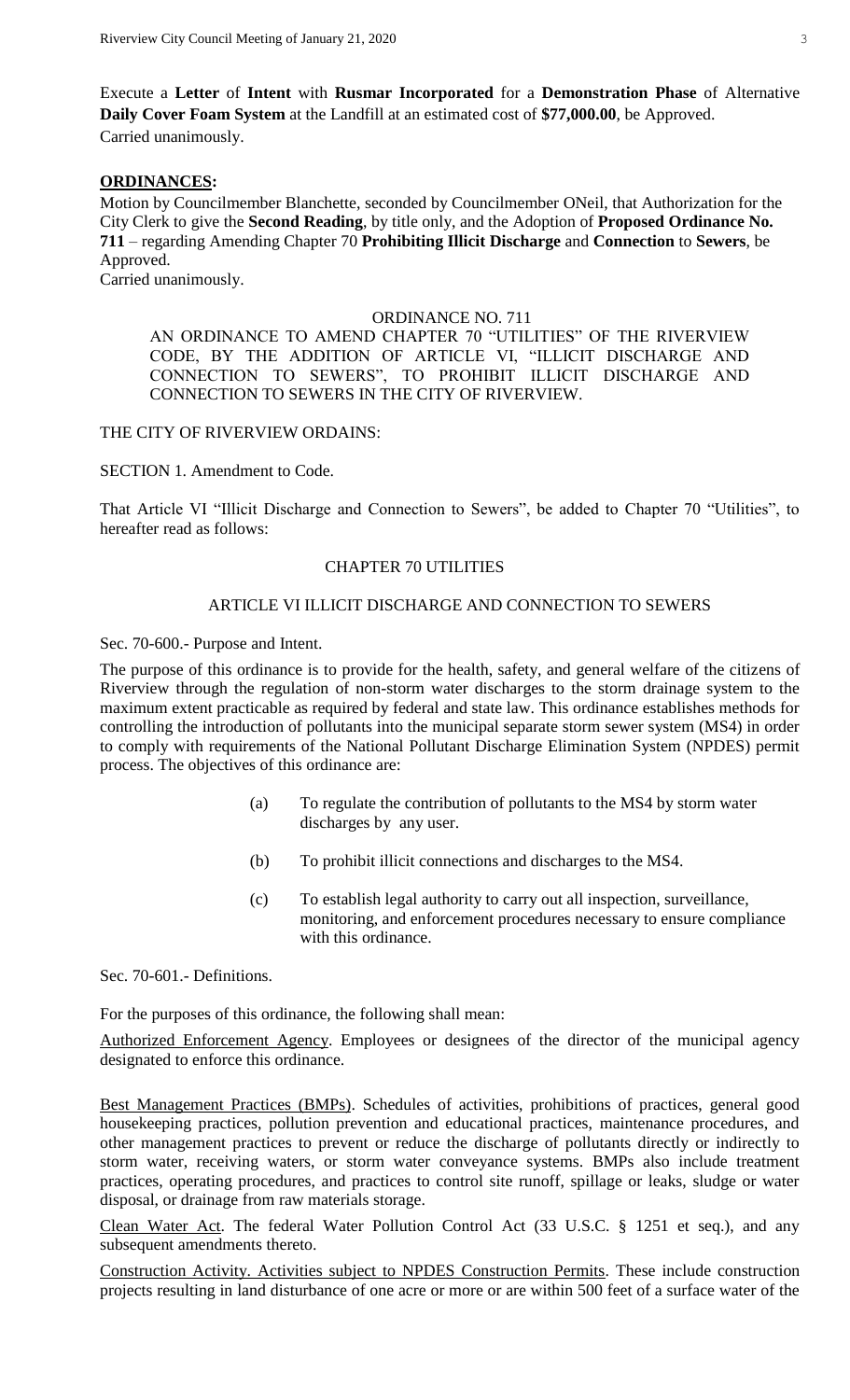State. Such activities include but are not limited to clearing and grubbing, grading, excavating, and demolition.

Hazardous Materials. Any material, including any substance, waste, or combination thereof, which because of its quantity, concentration, or physical, chemical, or infectious characteristics may cause, or significantly contribute to, a substantial present or potential hazard to human health, safety, property, or the environment when improperly treated, stored, transported, disposed of, or otherwise managed.

Illegal Discharge. Any direct or indirect non-storm water discharge to the storm drain system, except as exempted in this ordinance.

Illicit Connections. An illicit connection is defined as either of the following:

Any drain or conveyance, whether on the surface or subsurface that allows an illegal discharge to enter the storm drain system including but not limited to any conveyances that allow any non-storm water discharge including sewage, process wastewater, and wash water to enter the storm drain system and any connections to the storm drain system from indoor drains and sinks, regardless of whether said drain or connection had been previously allowed, permitted, or approved by an authorized enforcement agency or, any drain or conveyance connected from a commercial or industrial land use to the storm drain system that has not been documented in plans, maps, or equivalent records and approved by an authorized enforcement agency.

Industrial Activity. Activities subject to NPDES Industrial Storm Water Permits as defined in 40 CFR, Section 122.26 (b)(14).

Municipal Separate Storm Sewer System (MS4). The system of conveyances (including sidewalks, roads with drainage systems, municipal streets, catch basins, curbs, gutters, ditches, man-made channels, or storm drains) owned and operated by the city and designed or used for collecting or conveying storm water, and that is not used for collecting or conveying sewage.

National Pollutant Discharge Elimination System (NPDES) Storm Water Discharge Permit. means a permit issued by EPA (or by a State under authority delegated pursuant to 33 USC § 1342(b)) that authorizes the discharge of pollutants to waters of the United States, whether the permit is applicable on an individual, group, or general area-wide basis.

Non-Storm Water Discharge. Any discharge to the storm drain system that is not composed entirely of storm water.

Person. Any individual, association, organization, partnership, firm, corporation or other entity recognized by law and acting as either the owner or as the owner's agent.

Pollutant. Anything which causes or contributes to pollution. Pollutants may include, but are not limited to: paints, varnishes, and solvents; oil and other automotive fluids; non-hazardous liquid and solid wastes and yard wastes; refuse, rubbish, garbage, litter, or other discarded or abandoned objects, ordinances, and accumulations, so that same may cause or contribute to pollution; floatables; pesticides, herbicides, and fertilizers; hazardous substances and wastes; sewage, fecal coliform and pathogens; dissolved and particulate metals; animal wastes; wastes and residues that result from constructing a building or structure; and noxious or offensive matter of any kind.

Premises. Any building, lot, parcel of land, or portion of land whether improved or unimproved including adjacent sidewalks and parking strips.

Storm Drainage System. Publicly-owned facilities by which storm water is collected and/or conveyed, including but not limited to any roads with drainage systems, municipal streets, gutters, curbs, inlets, piped storm drains, pumping facilities, retention and detention basins, natural and human-made or altered drainage channels, reservoirs, and other drainage structures.

Storm Water. Any surface flow, runoff, and drainage consisting entirely of water from any form of natural precipitation, and resulting from such precipitation.

Storm Water Management Plan. A document which describes the Best Management Practices and activities to be implemented by a person or business to identify sources of pollution or contamination at a site and the actions to eliminate or reduce pollutant discharges to Storm Water, Storm Water Conveyance Systems, and/or Receiving Waters to the Maximum Extent Practicable.

Wastewater. Any water or other liquid, other than uncontaminated storm water, discharged from a facility.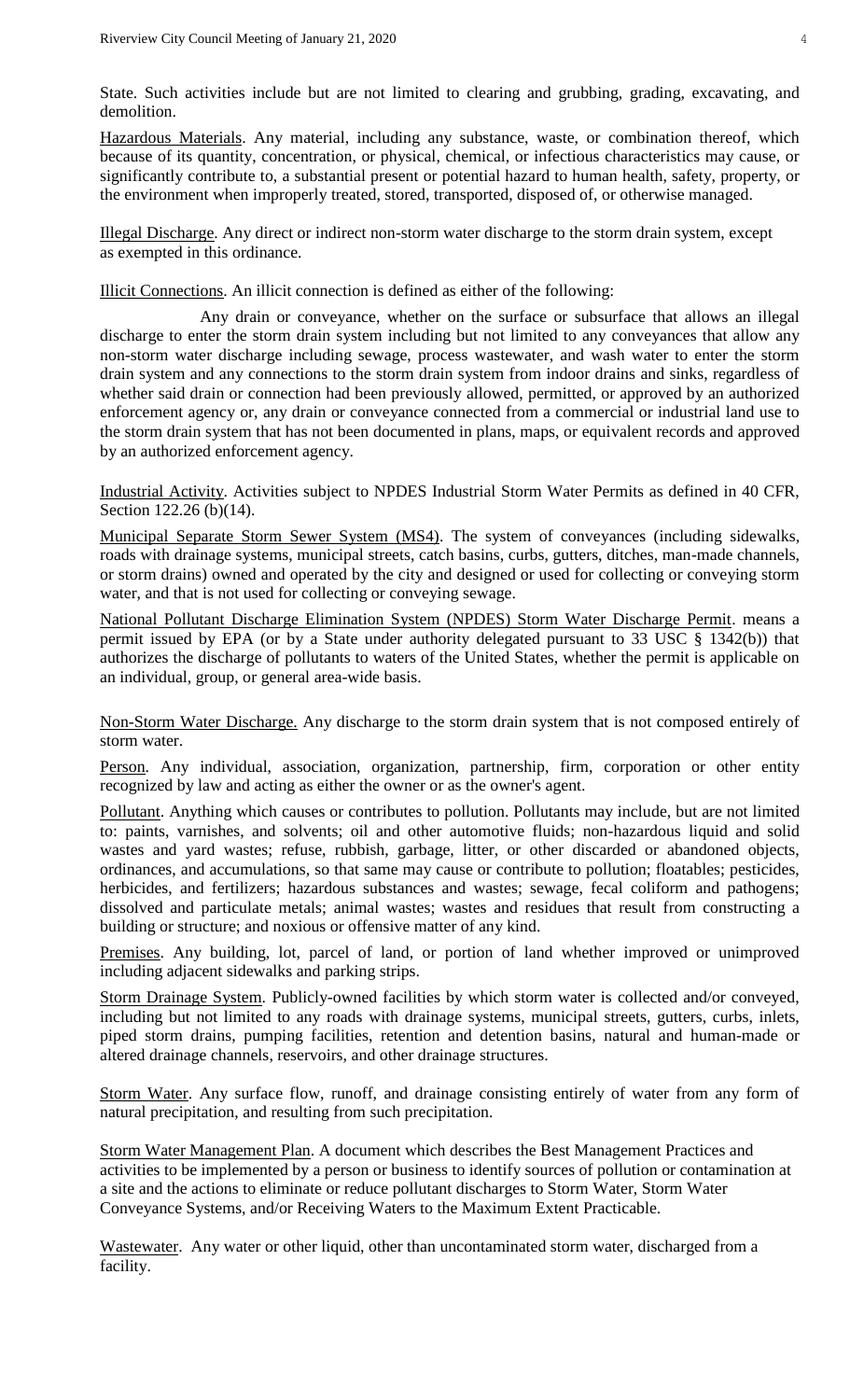#### Sec. 70-602.- Applicability.

This ordinance shall apply to all water entering the storm drain system generated on any developed and undeveloped lands unless explicitly exempted by the city's chief building official.

Sec. 70-603.- Responsibility for Administration.

The city's chief building official shall administer, implement, and enforce the provisions of this ordinance. Any powers granted or duties imposed upon the city's chief building official may be delegated in writing to persons or entities acting in the beneficial interest of or in the employ of the city.

Sec. 70-604.- Compatibility with Other Regulations.

This ordinance is not intended to modify or repeal any other ordinance, rule, regulation, or other provision of law. The requirements of this ordinance are in addition to the requirements of any other ordinance, rule, regulation, or other provision of law, and where any provision of this ordinance imposes restrictions different from those imposed by any other ordinance, rule, regulation, or other provision of law, whichever provision is more restrictive or imposes higher protective standards for human health or the environment shall control.

Sec. 70-605.- Severability.

The provisions of this ordinance are hereby declared to be severable. If any provision, clause, sentence, or paragraph of this ordinance or the application thereof to any person, establishment, or circumstances shall be held invalid, such invalidity shall not affect the other provisions or application of this ordinance.

Sec. 70-606.- Ultimate Responsibility.

The standards set forth herein and promulgated pursuant to this ordinance are minimum standards; therefore this ordinance does not intend or imply that compliance by any person will ensure that there will be no contamination, pollution, or unauthorized discharge of pollutants.

Sec. 70-607.- Discharge Prohibitions.

(a) Prohibition of Illegal Discharges.

No person shall throw, drain, or otherwise discharge, cause, or allow others under its control to throw, drain, or otherwise discharge into the MS4 any pollutants or waters containing any pollutants, other than storm water. The commencement, conduct or continuance of any illegal discharge to the storm drain system is prohibited except as described as follows:

- (1) The following discharges are exempt from discharge prohibitions established by this ordinance: water line flushing, landscape irrigation, diverted stream flows, rising ground waters, uncontaminated ground water infiltration, uncontaminated pumped ground water, discharges from potable water sources, foundation drains, air conditioning condensation, irrigation water, springs, water from crawl space pumps, footing drains, lawn watering, individual residential car washing, flows from riparian habitats and wetlands, dechlorinated swimming pool discharges from single, two, or three family residences, and street wash water.
- (2) Discharges or flow from firefighting, and other discharges specified in writing by the city as being necessary to protect public health and safety.
- (3) Discharges associated with dye testing; however this activity requires a verbal notification to the DPW Director prior to the time of the test.
- (4) The prohibition shall not apply to any non-storm water discharge permitted under an NPDES permit, waiver, or waste discharge order issued to the discharger and administered under the authority of the United States Environmental Protection Agency (EPA), provided that the discharger is in full compliance with all requirements of the permit, waiver, or order and other applicable laws and regulations, and provided that written approval has been granted for any discharge to the storm drain system.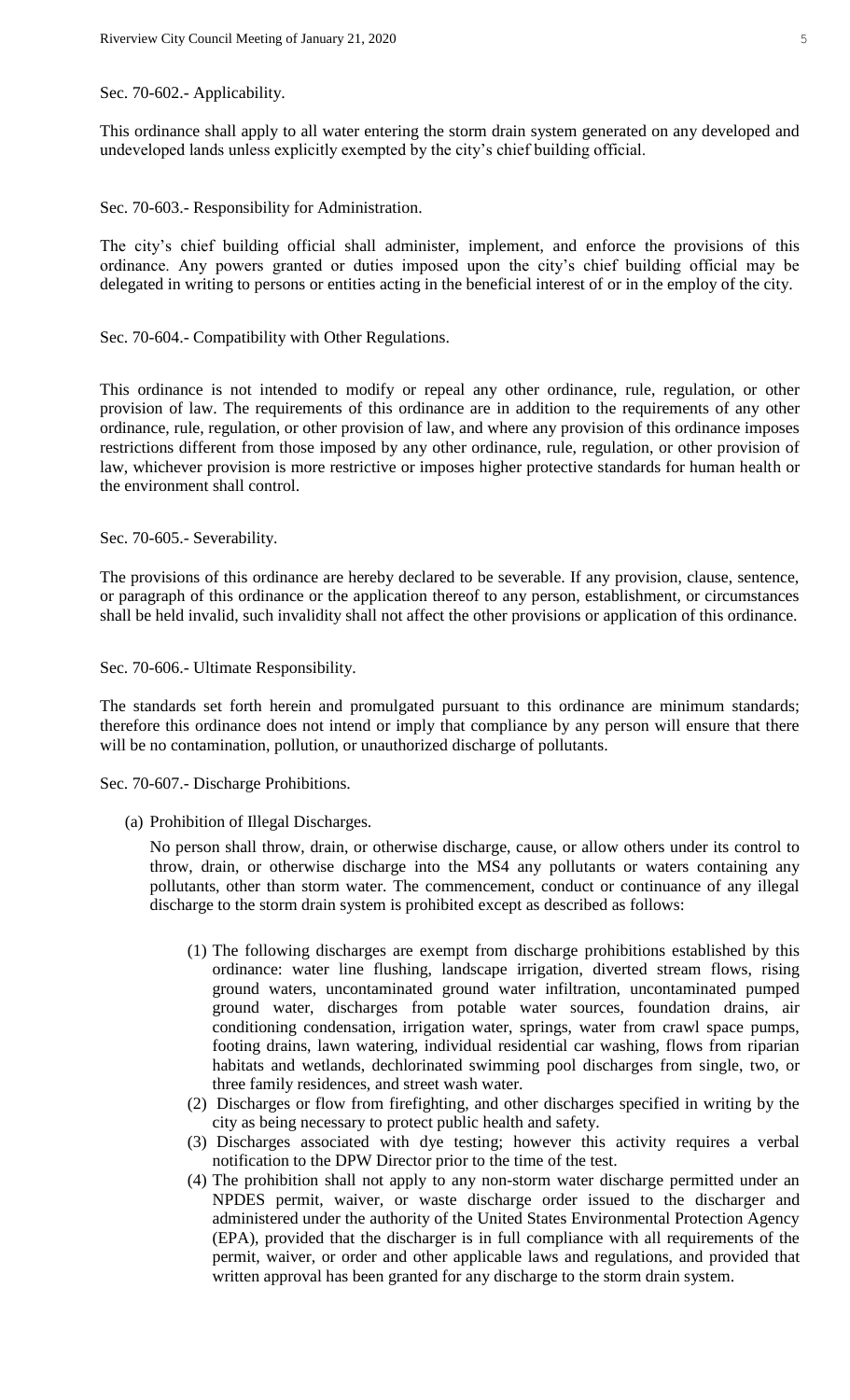The local government may evaluate and remove any of the above exemptions if it is determined that they are causing an adverse impact.

- (b) Prohibition of Illicit Connections.
	- (1) The construction, use, maintenance or continued existence of illicit connections to the storm drain system is prohibited.
	- (2) This prohibition expressly includes, without limitation, illicit connections made in the past, regardless of whether the connection was permissible under law or practices applicable or prevailing at the time of connection.
	- (3) A person is considered to be in violation of this ordinance if the person connects a line conveying sewage to the MS4, or allows such a connection to continue.
	- (4) Improper connections in violation of this ordinance must be disconnected and redirected, if necessary, to an approved onsite wastewater management system or the sanitary sewer system upon approval of the chief building official.
	- (5) Any drain or conveyance that has not been documented in plans, maps or equivalent, and which may be connected to the storm sewer system, shall be located by the owner or occupant of that property upon receipt of written notice of violation from the chief building official requiring that such locating be completed. Such notice will specify a reasonable time period within which the location of the drain or conveyance is to be determined, that the drain or conveyance be identified as storm sewer, sanitary sewer or other, and that the outfall location or point of connection to the storm sewer system, sanitary sewer system or other discharge point be identified. Results of these investigations are to be documented and provided to the chief building official.

Sec. 70-608.- Watercourse Protection.

Every person owning property through which a watercourse passes, or such person's lessee, shall keep and maintain that part of the watercourse within the property free of trash, debris, excessive vegetation, and other obstacles that would pollute, contaminate, or significantly retard the flow of water through the watercourse. In addition, the owner or lessee shall maintain existing privately owned structures within or adjacent to a watercourse, so that such structures will not become a hazard to the use, function, or physical integrity of the watercourse.

Sec. 70-609.- Industrial or Construction Activity Discharges.

Submission of Notice of Intent to Discharge to City.

- (a) Any person subject to an industrial or construction activity NPDES storm water discharge permit shall comply with all provisions of such permit. Proof of compliance with said permit may be required in a form acceptable to the chief building official prior to the allowing of discharges to the MS4.
- (b) The operator of a facility, including construction sites, required to have an NPDES permit to discharge storm water associated with industrial activity shall submit a copy of the Notice of Intent (NOI) to the chief building official at the same time the operator submits the original Notice of Intent to the EPA as applicable.
- (c) The copy of the Notice of Intent may be delivered to the chief building official either in person or by mailing it to:

BUILDING OFFICIAL 14100 Civic Park Drive Riverview, MI. 48193

(d) A person commits an offense if the person operates a facility that is discharging storm water associated with industrial activity without having submitted a copy of the Notice of Intent to do so to the chief building official.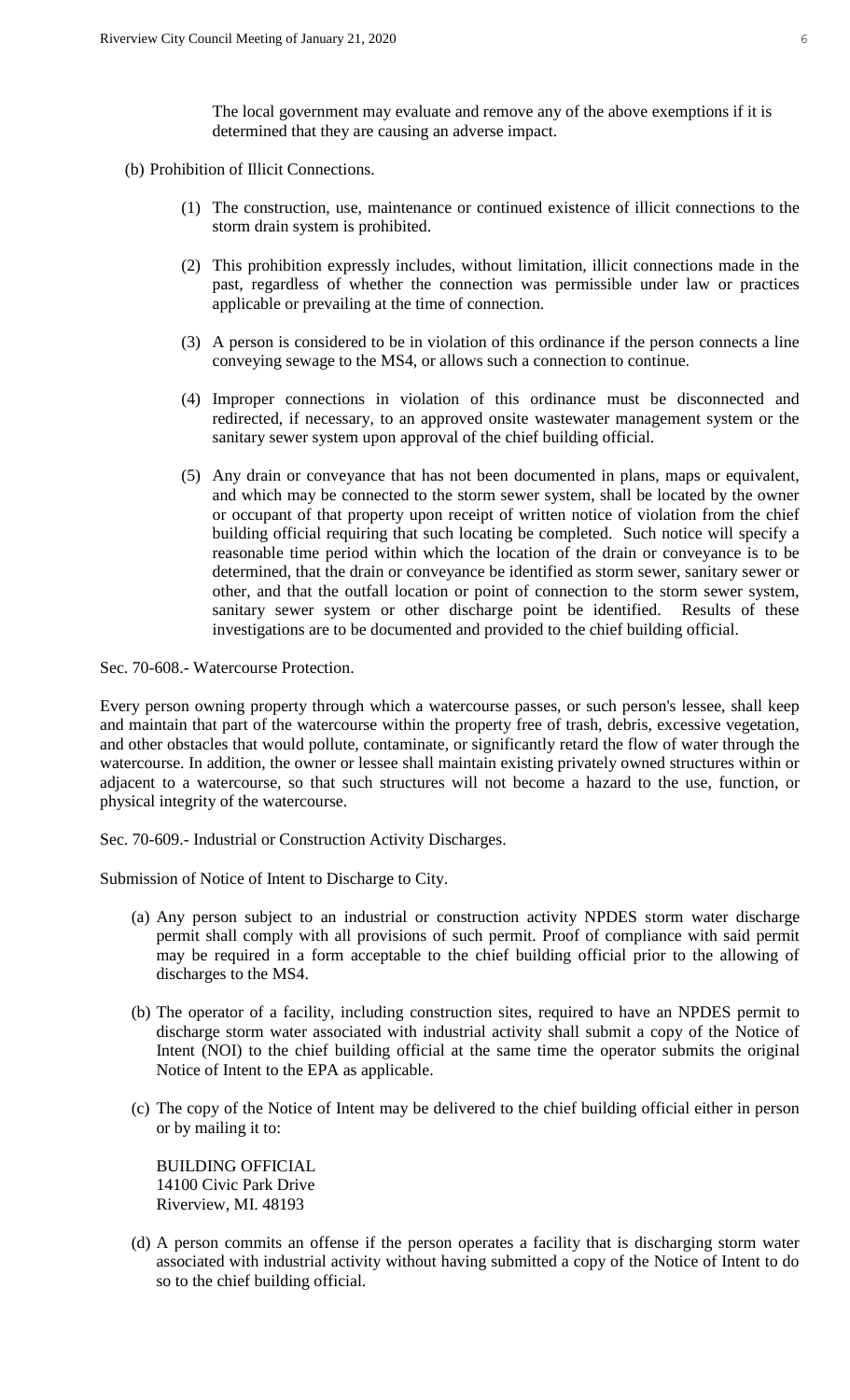- Sec. 70-610.- Compliance Monitoring.
	- (a) Right of Entry: Inspection and Sampling.

The chief building official shall be permitted to enter and inspect facilities subject to regulation under this ordinance as often as may be necessary to determine compliance with this ordinance.

- (1) If a discharger has security measures in force which require proper identification and clearance before entry into its premises, the discharger shall make the necessary arrangements to allow access to representatives of the city.
- (2) Facility operators shall allow the chief building official ready access to all parts of the premises for the purposes of inspection, sampling, examination and copying of records that must be kept under the conditions of an NPDES permit to discharge storm water, and the performance of any additional duties as defined by state and federal law.
- (3) The city shall have the right to set up on any permitted facility such devices as are necessary in the opinion of the chief building official to conduct monitoring and/or sampling of the facility's storm water discharge.
- (4) The city has the right to require the discharger to install monitoring equipment as necessary. The facility's sampling and monitoring equipment shall be maintained at all times in a safe and proper operating condition by the discharger at its own expense. All devices used to measure storm water flow and quality shall be calibrated to ensure their accuracy.
- (5) Any temporary or permanent obstruction to safe and easy access to the facility to be inspected and/or sampled shall be promptly removed by the operator at the written or oral request of the chief building official and shall not be replaced. The costs of clearing such access shall be borne by the operator.
- (6) Unreasonable delays in allowing the chief building official access to a permitted facility is a violation of a storm water discharge permit and of this ordinance. A person who is the operator of a facility with an NPDES permit to discharge storm water associated with industrial activity commits an offense if the person denies the chief building official reasonable access to the permitted facility for the purpose of conducting any activity authorized or required by this ordinance.
- (b) Search Warrants.

If the chief building official has been refused access to any part of the premises from which storm water is discharged, and he/she is able to demonstrate probable cause to believe that there may be a violation of this ordinance, or that there is a need to inspect and/or sample as part of a routine inspection and sampling program designed to verify compliance with this ordinance or any order issued hereunder, or to protect the overall public health, safety, and welfare of the community, then the city may seek issuance of a search warrant from any court of competent jurisdiction.

Sec. 70-611.- Requirement to Prevent, Control, and Reduce Storm Water Pollutants by the use of Best Management Practices.

The city engineer shall prepare requirements identifying Best Management Practices for any activity, operation, or facility which may cause or contribute to pollution or contamination of storm water, the storm drain system, or waters of the United States. The owner or operator of such activity, operation, or facility shall provide, at their own expense, reasonable protection from accidental discharge of prohibited materials or other wastes into the municipal storm drain system or watercourses through the use of these structural and non-structural BMPs. Further, any person responsible for a property or premise that is, or may be, the source of an illicit discharge, may be required to implement, at said person's expense, additional structural and non-structural BMPs to prevent the further discharge of pollutants to the MS4. Compliance with all terms and conditions of a valid NPDES permit authorizing the discharge of storm water associated with industrial activity, to the extent practicable, shall be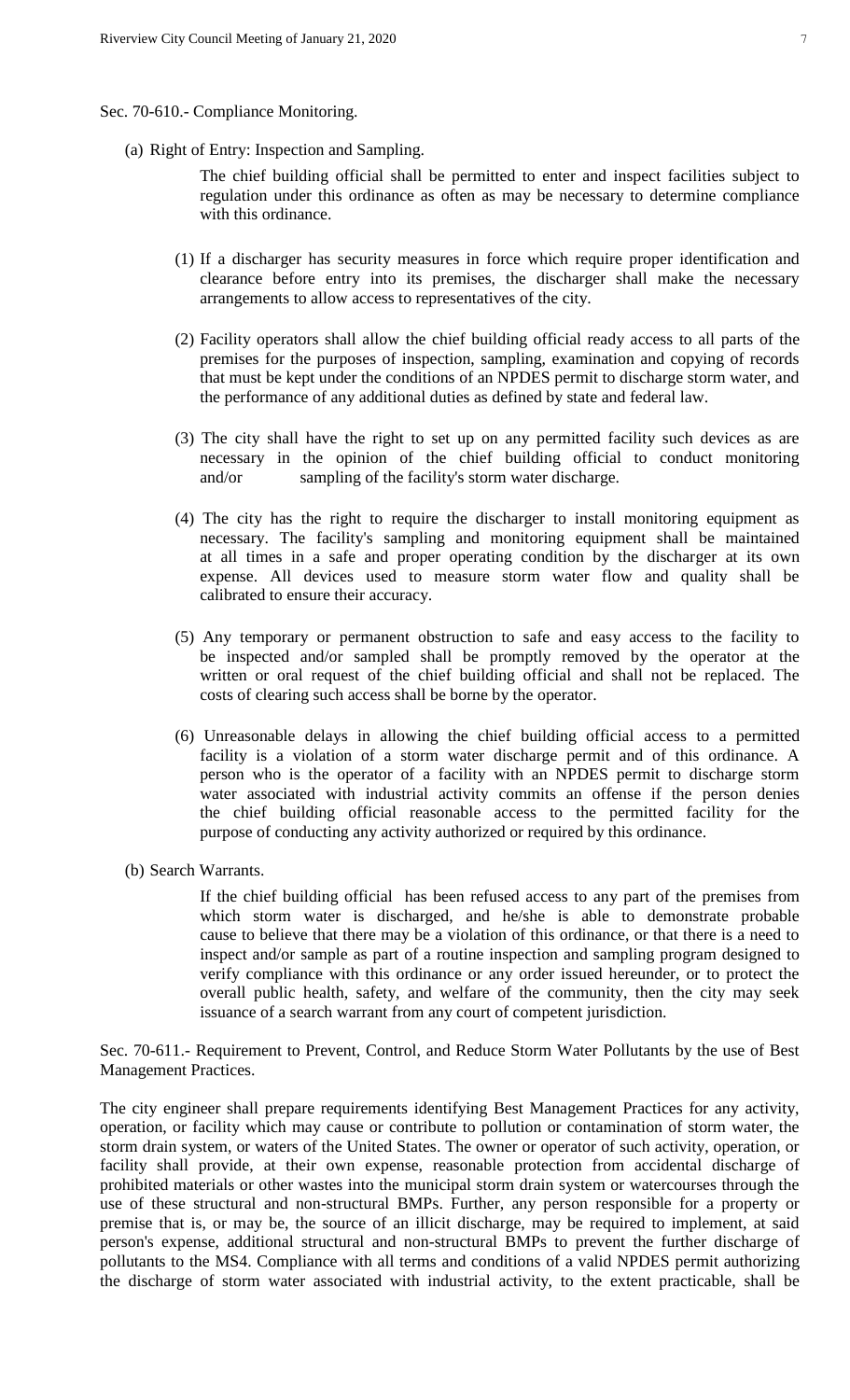deemed compliance with the provisions of this section. These BMPs shall be part of a storm water management plan (SWMP) as necessary for compliance with requirements of the NPDES permit.

#### Sec. 70-612.- Notification of Spills.

Notwithstanding other requirements of law, as soon as any person responsible for a facility or operation, or responsible for emergency response for a facility or operation has information of any known or suspected release of materials which are resulting or may result in illegal discharges or pollutants discharging into storm water, the storm drain system, or waters of the United States, said person shall take all necessary steps to ensure the discovery, containment, and cleanup of such release. In the event of such a release of hazardous materials said person shall immediately notify emergency response agencies of the occurrence via emergency dispatch services. In the event of a release of non-hazardous materials, said person shall notify the chief building official in person or by phone or facsimile no later than the next business day. Notifications in person or by phone shall be confirmed by written notice addressed and mailed to the chief building official within three business days of the phone notice. If the discharge of prohibited materials emanates from a commercial or industrial establishment, the owner or operator of such establishment shall also retain an on-site written record of the discharge and the actions taken to prevent its recurrence. Such records shall be retained for at least ten (10) years. Failure to provide notification of a release as provided above is a violation of this ordinance.

Sec. 70-613.- Violations, Enforcement, and Penalties.

(a) Violations

It shall be unlawful for any person to violate any provision or fail to comply with any of the requirements of this ordinance. Any person who has violated or continues to violate the provisions of this ordinance, may be subject to the enforcement actions outlined in this section or may be restrained by injunction or otherwise abated in a manner provided by law. In the event the violation constitutes an immediate danger to public health or public safety, the chief building official is authorized to enter upon the subject private property, without giving prior notice, to take any and all measures necessary to abate the violation and/or restore the property. The city is authorized to seek costs of the abatement as outlined in this Article.

(b) Warning Notice.

When the chief building official finds that any person has violated, or continues to violate, any provision of this ordinance, or any order issued hereunder, he/she may serve upon that person a written Warning Notice, specifying the particular violation believed to have occurred and requesting the discharger to immediately investigate the matter and to seek a resolution whereby any offending discharge will cease. Investigation and/or resolution of the matter in response to the Warning Notice in no way relieves the alleged violator of liability for any violations occurring before or after receipt of the Warning Notice. Nothing in this subsection shall limit the authority of the city to take any action, including emergency action or any other enforcement action, without first issuing a Warning Notice.

(c) Notice of Violation.

Whenever the chief building official finds that a person has violated a prohibition or failed to meet a requirement of this ordinance, he/she may order compliance by written notice of violation to the responsible person. The Notice of Violation shall contain:

- (1) The name and address of the alleged violator;
- (2) The address when available or a description of the building, structure or land upon which the violation is occurring, or has occurred;
- (3) A statement specifying the nature of the violation;
- (4) A description of the remedial measures necessary to restore compliance with this ordinance and a time schedule for the completion of such remedial action;
- (5) A statement of the penalty or penalties that shall or may be assessed against the person to whom the notice of violation is directed;
- (6) A statement that the determination of violation may be appealed to the city administrator by filing a written notice of appeal within 7 days of service of notice of violation; and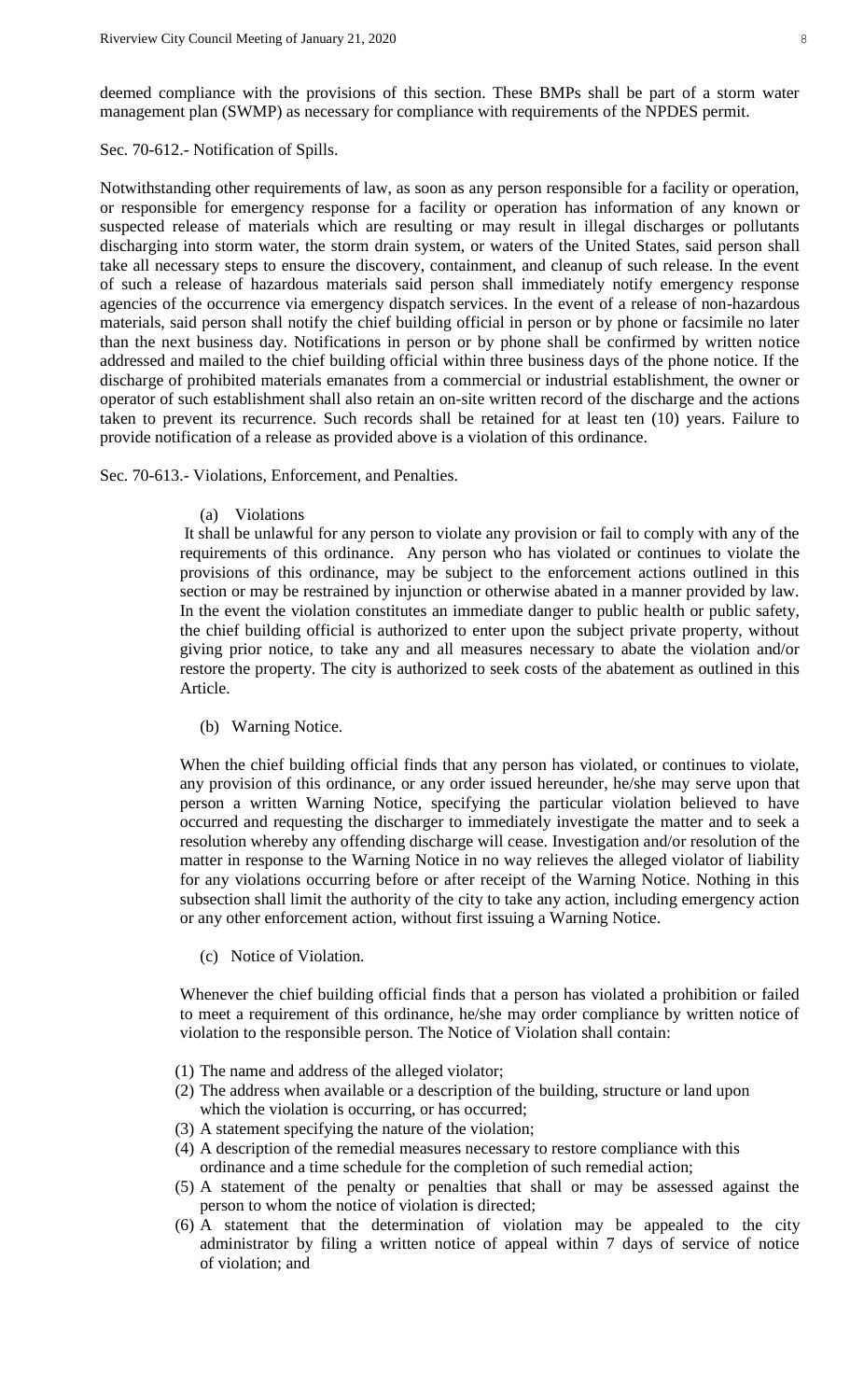- (7) A statement specifying that, should the violator fail to restore compliance within the established time schedule, the work will be done by a designated governmental agency or a contractor and the expense thereof shall be charged to the violator. Such notice may require without limitation:
	- i. The performance of monitoring, analyses, and reporting;
	- ii. The elimination of illicit connections or discharges;
	- iii. That violating discharges, practices, or operations shall cease and desist;
	- iv. The abatement or remediation of storm water pollution or contamination hazards and the restoration of any affected property;
	- v. Payment of a fine to cover administrative and remediation costs; and
	- vi. The implementation of source control or treatment BMPs.
	- (d) Compensatory Action.

In lieu of enforcement proceedings, penalties, and remedies authorized by this ordinance, the city may impose upon a violator alternative compensatory actions, such as storm drain stenciling, attendance at compliance workshops, creek cleanup, etc.

- (e) Suspension of MS4 Access.
- (1) Emergency Cease and Desist Orders

When the chief building official finds that any person has violated, or continues to violate, any provision of this ordinance, or any order issued hereunder, or that the person's past violations are likely to recur, and that the person's violation(s) has (have) caused or contributed to an actual or threatened discharge to the MS4 or waters of the United States which reasonably appears to present an imminent or substantial endangerment to the health or welfare of persons or to the environment, the chief building official may issue an order to the violator directing it immediately to cease and desist all such violations and directing the violator to:

- i. Immediately comply with all ordinance requirements; and
- ii. Take such appropriate preventive action as may be needed to properly address a continuing or threatened violation, including immediately halting operations and/or terminating the discharge.

Any person notified of an emergency order directed to it under this Subsection shall immediately comply and stop or eliminate its endangering discharge. In the event of a discharger's failure to immediately comply voluntarily with the emergency order, the chief building official may take such steps as deemed necessary to prevent or minimize harm to the MS4 or waters of the United States, and/or endangerment to persons or to the environment, including immediate termination of a facility's water supply, sewer connection, or other municipal utility services. The chief building official may allow the person to recommence its discharge when it has demonstrated to the satisfaction of the chief building official that the period of endangerment has passed, unless further termination proceedings are initiated against the discharger under this ordinance. A person that is responsible, in whole or in part, for any discharge presenting imminent endangerment shall submit a detailed written statement, describing the causes of the harmful discharge and the measures taken to prevent any future occurrence, to the chief building official within 7 days of receipt of the emergency order. Issuance of an emergency cease and desist order shall not be a bar against, or a prerequisite for, taking any other action against the violator.

(2) Suspension due to Illicit Discharges in Emergency Situations.

The chief building official may, without prior notice, suspend MS4 discharge access to a person when such suspension is necessary to stop an actual or threatened discharge which presents or may present imminent and substantial danger to the environment, or to the health or welfare of persons, or to the MS4 or waters of the United States. If the violator fails to comply with a suspension order issued in an emergency, the chief building official may take such steps as deemed necessary to prevent or minimize damage to the MS4 or waters of the United States, or to minimize danger to persons.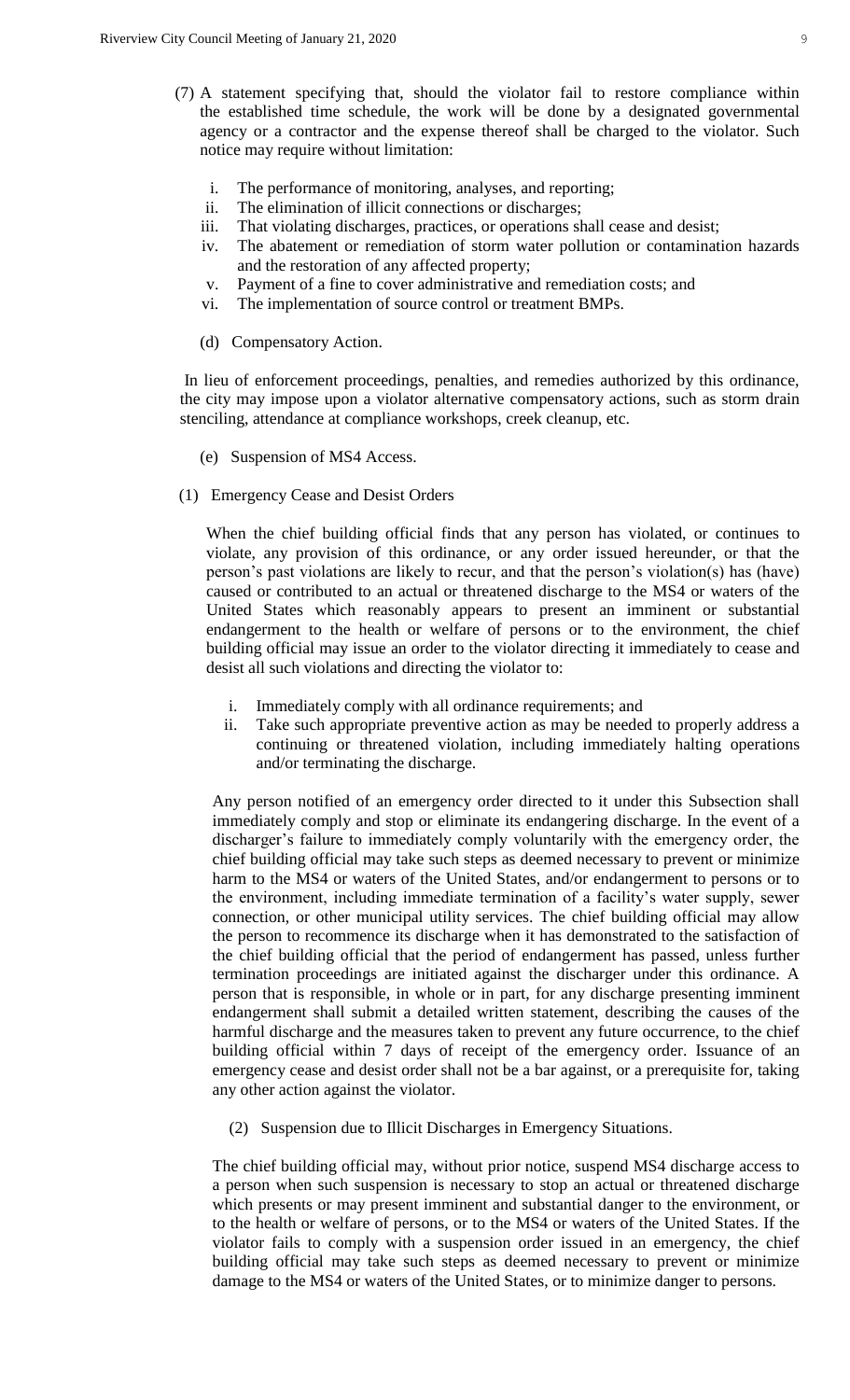(3) Suspension due to the Detection of Illicit Discharge.

Any person discharging to the MS4 in violation of this ordinance may have their MS4 access terminated if such termination would abate or reduce an illicit discharge. The chief building official will notify a violator of the proposed termination of its MS4 access. The violator may petition the chief building official for a reconsideration and hearing.

A person commits an offense if the person reinstates MS4 access to premises terminated pursuant to this Section, without the prior approval of the chief building official.

(f) Civil Penalties.

In the event the alleged violator fails to take the remedial measures set forth in the notice of violation or otherwise fails to cure the violations described therein within 7 days, or such greater period as the chief building official shall deem appropriate, after the chief building official has taken one or more of the actions described above, he/she may impose a penalty not to exceed \$ 500.00 (depending on the severity of the violation) for each day the violation remains unremedied after receipt of the notice of violation.

(g) Criminal Prosecution.

Any person that has violated or continues to violate this ordinance shall be liable to criminal prosecution to the fullest extent of the law and shall be subject to a criminal penalty of \$ 500.00 per violation per day and/or imprisonment for a period of time not to exceed 30 days. Each act of violation and each day upon which any violation shall occur shall constitute a separate offense.

Sec. 70-614.- Appeal of Notice of Violation.

Any person receiving a Notice of Violation may appeal the determination of the chief building official. The notice of appeal must be received within 14 days from the date of the Notice of Violation. Hearing on the appeal before the city administrator or his/her designee shall take place within 30 days from the date of receipt of the notice of appeal. The decision of the city administrator or their designee shall be final.

# Sec. 70-615.- Enforcement Measures After Appeal.

If the violation has not been corrected pursuant to the requirements set forth in the Notice of Violation, or, in the event of an appeal, within 14 days of the decision of the city administrator upholding the decision of the chief building official, then representatives of the city shall enter upon the subject private property and are authorized to take any and all measures necessary to abate the violation and/or restore the property. It shall be unlawful for any person, owner, agent or person in possession of any premises to refuse to allow the government agency or designated contractor to enter upon the premises for the purposes set forth above.

Sec. 70-616.- Cost of Abatement of the Violation.

Within 14 days after abatement of the violation, the owner of the property will be notified of the cost of abatement, including administrative costs. The property owner may file a written protest objecting to the amount of the assessment within 14 days. If the amount due is not paid within a timely manner as determined by the decision of the city administrator or by the expiration of the time in which to file an appeal, the charges shall become a special assessment against the property and shall constitute a lien on the property for the amount of the assessment.

Any person violating any of the provisions of this article shall become liable to the city by reason of such violation. The liability shall be paid in not more than 4 equal payments. Interest at the rate of 12% percent per annum shall be assessed on the balance beginning on the 7th day following discovery of the violation.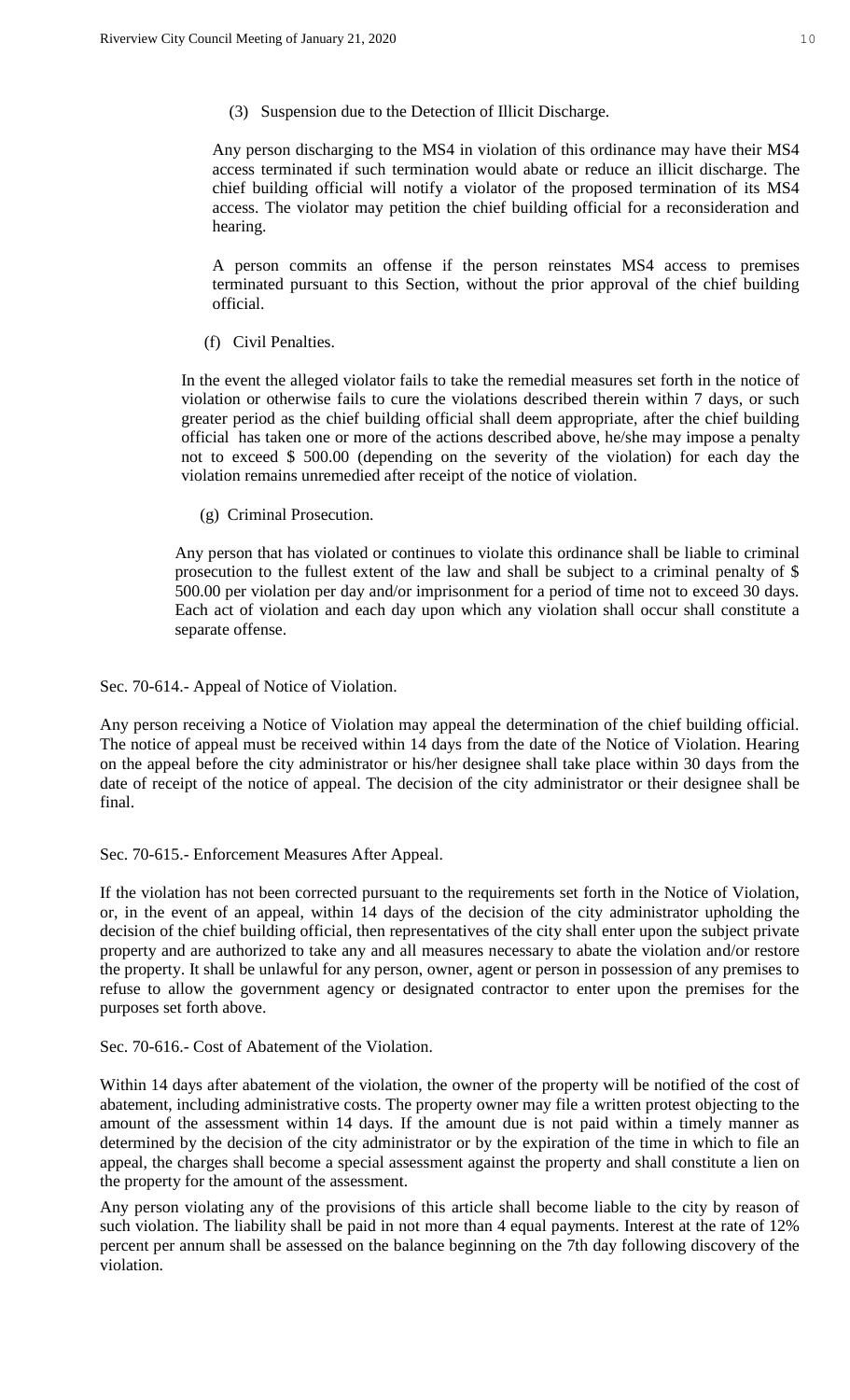Sec. 70-617.- Violations Deemed a Public Nuisance.

In addition to the enforcement processes and penalties provided, any condition caused or permitted to exist in violation of any of the provisions of this ordinance is a threat to public health, safety, and welfare, and is declared and deemed a nuisance, and may be summarily abated or restored at the violator's expense, and/or a civil action to abate, enjoin, or otherwise compel the cessation of such nuisance may be taken.

Sec. 70-618.- Remedies Not Exclusive.

The remedies listed in this Article are not exclusive of any other remedies available under any applicable federal, state or local law and it is within the discretion of the city to seek cumulative remedies.

The city may recover all attorney's fees, court costs and other expenses associated with enforcement of this Article, including sampling and monitoring expenses.

ARTICLE II. Penalty: A person violating this ordinance shall be punished in accordance with Section 1- 8 of the Code of Ordinances of the City of Riverview, unless a different penalty is expressly provided in this ordinance.

ARTICLE III. Severability: Should any word, sentence, phrase or any portion of this Ordinance be held in a manner invalid by any Court of competent jurisdiction or by any agency having authority to do so for any reason whatsoever, such holding shall be construed and limited to such word, sentence, phrase or any portion of the Ordinance held to be invalid and shall not be construed as affecting the validity of any remaining words, sentence, phrases or portions of the Ordinance.

ARTICLE IV. Conflicting Ordinances: All prior existing ordinances adopted by the City of Riverview inconsistent or in conflict with the provisions of this Ordinance are, to the extent of such conflict or inconsistency, hereby expressly repealed.

ARTICLE V. Codification; Scrivener's Errors:

- (a). Article I of this Ordinance shall be codified, and all other sections shall not be codified.
- (b). The sections, divisions and provisions of this Ordinance may be renumbered or re-lettered as deemed appropriate by the Code codifier.
- (c). Typographical errors and other matters of a similar nature that do not affect the intent of this Ordinance, as determined by the City Clerk and City Attorney, may be corrected with the endorsement of the City Manager, or designee, without the need for a public hearing.

ARTICLE VI. Reading and Publication: This Ordinance shall be given a first reading on December 16, 2019, shall be given a second reading on January 21, 2020, shall be adopted on January 21, 2020, and shall be published and become effective upon publication. The Clerk shall publish a summary of this ordinance and include in the publication notice that a true copy of the Ordinance can be inspected or obtained at the Clerk's office.

ADOPTED, APPROVED AND PASSED by the City Council of the City of Riverview this January 21, 2020.

The undersigned hereby certifies that the foregoing is a true and accurate copy of the ordinance adopted by the City Council of the City of Riverview at a regular meeting held on January 21, 2020.

Cynthia M. Hutchison, City Clerk

\_\_\_\_\_\_\_\_\_\_\_\_\_\_\_\_\_\_\_\_\_\_\_\_\_\_\_\_\_\_

Motion by Councilmember Trombley, seconded by Councilmember Blanchette, that Proposed Ordinance No. 711 be Adopted. Carried unanimously.

#### **OTHER BUSINESS:**

None.